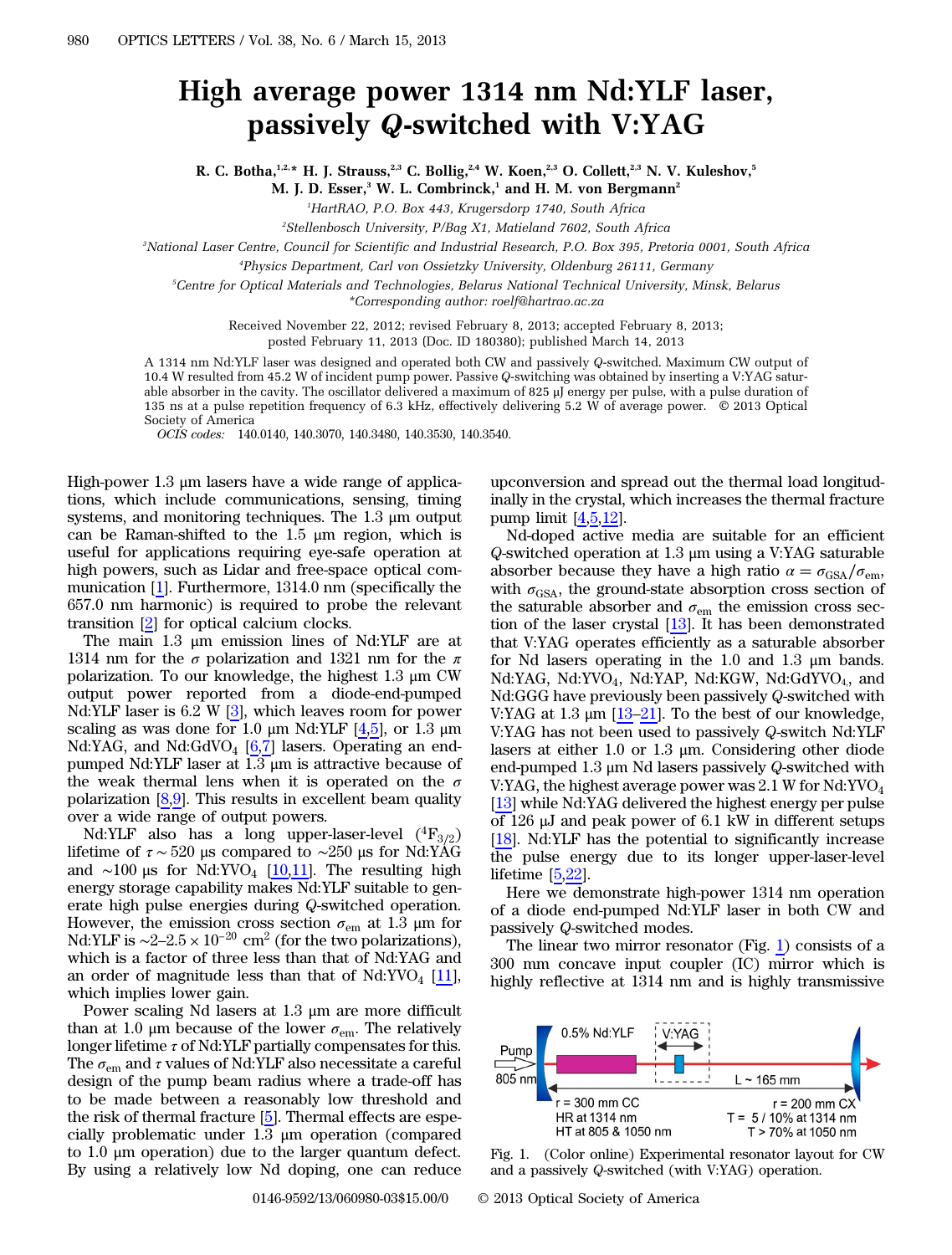at 805 nm. Two 200 mm convex output couplers (OCs) with transmissions of 5% and 10% at 1.3 μm were available and placed ∼165 mm from the IC. Operation was forced onto the 1.3 μm line by specifying both the IC and OC to be highly transmissive at ∼1 μm. The size of the fundamental laser mode in the crystal was adjusted at full pump power to match the pump beam by adjusting the position of the OC.

The laser crystal consisted of a single 0.5% doped a-cut Nd:YLF rod which was 5 mm in diameter and 30 mm in length. It was mounted in a water-cooled copper block with its c-axis horizontally and was placed next to the IC. The laser crystal was end-pumped from one side with a fiber-coupled diode laser module (Jenoptik JOLD-140- CAXF, 0.6 mm, 0.22 NA fiber,  $\sim 805$  nm) with the pump power limited to ∼45 W to avoid thermal fracture. The pump beam was focused to a waist radius of ∼700 μm in the center of the gain medium and had a roughly bell-shaped energy distribution. This waist radius was determined with a gain optimization method similar to the one described in [\[5](#page-2-4)] because both the pump and laser beam radii have a strong influence on the gain as well as on the thermal load. In this method, we also set the parameters so that the threshold would be at about 25% of the maximum pump power.

The CW slope efficiencies of the oscillators with the two OCs are shown in Fig. [2](#page-1-0). The most efficient CW operation, as well as highest output power, was achieved with a 5% OC with a resulting slope efficiency of 29%. This laser had an incident pump power threshold of 9.25 W and a maximum power output of 10.4 W, which is 1.7 times higher than recently reported [[3\]](#page-2-2). The beam had a symmetrical Gaussian profile, but at the maximum pump power the beam became slightly elliptical with the horizontal radius being ∼25% larger than the vertical. This was due to the YLF's astigmatic thermal lensing [\[23](#page-2-16)]. Wavelength measurements showed oscillation only at 1314 nm on the  $\sigma$  polarization due to the oscillator being unstable for the stronger negative thermal lenses associated with the  $\pi$  polarization [[8,](#page-2-7)[9](#page-2-8)].

The 5% OC oscillator was subsequently passively Q-switched by inserting a 3 mm thick V:YAG saturable absorber with an initial single pass absorption of ∼3% in the cavity between the gain medium and OC

<span id="page-1-0"></span>

Fig. 2. (Color online) Slope efficiencies of the CW laser for the different OCs used.

(Fig. [1](#page-0-0)). The V:YAG crystal was cut along [111] to avoid anisotropy. Initial experiments indicated that the pulsed performance at various input powers was relatively insensitive to the position of the V:YAG Q-switch and the Q-switch was subsequently placed ∼12 mm from the Nd:YLF crystal. The incident pump-power threshold of the Q-switched laser was 17.5 W, and the maximum average output power was 5.2 W at an incident pump power of 45.2 W (Fig. [3\)](#page-1-1). As the incident pump power was increased from threshold to 27 W, the pulse repetition frequency (PRF) increased from 650 Hz to 5.9 kHz, after which the PRF stayed nearly constant at ∼6.3 kHz with increasing incident power (Fig. [3](#page-1-1)). Thermal lensing of both the Nd:YLF and V:YAG crystals change the laserbeam size within the resonator, which in turn influences the bleaching properties of the V:YAG crystal. This gives rise to a nonlinear behavior in the pulse repetition rate [\[24](#page-2-17)]. The constant PRF over a range of high powers may be a desirable characteristic for some applications.

Pulse duration at full width at half-maximum decreased from 162 to 136 ns with increasing pump power (Fig. [4](#page-1-2)). The increase in average output power and almost constant PRF above 27 W resulted in an increase in pulse energy up to  $825 \mu J$  (Fig. [4\)](#page-1-2) with a peak power of 6.1 kW. Energy per pulse and average power was higher than previously reported with other diode-end-pumped

<span id="page-1-1"></span>

Fig. 3. (Color online) Passively Q-switched behavior: PRF (left axis) and average output power (right axis).

<span id="page-1-2"></span>

Fig. 4. (Color online) Passively Q-switched behavior: pulse duration (left axis) and energy per pulse (right axis).